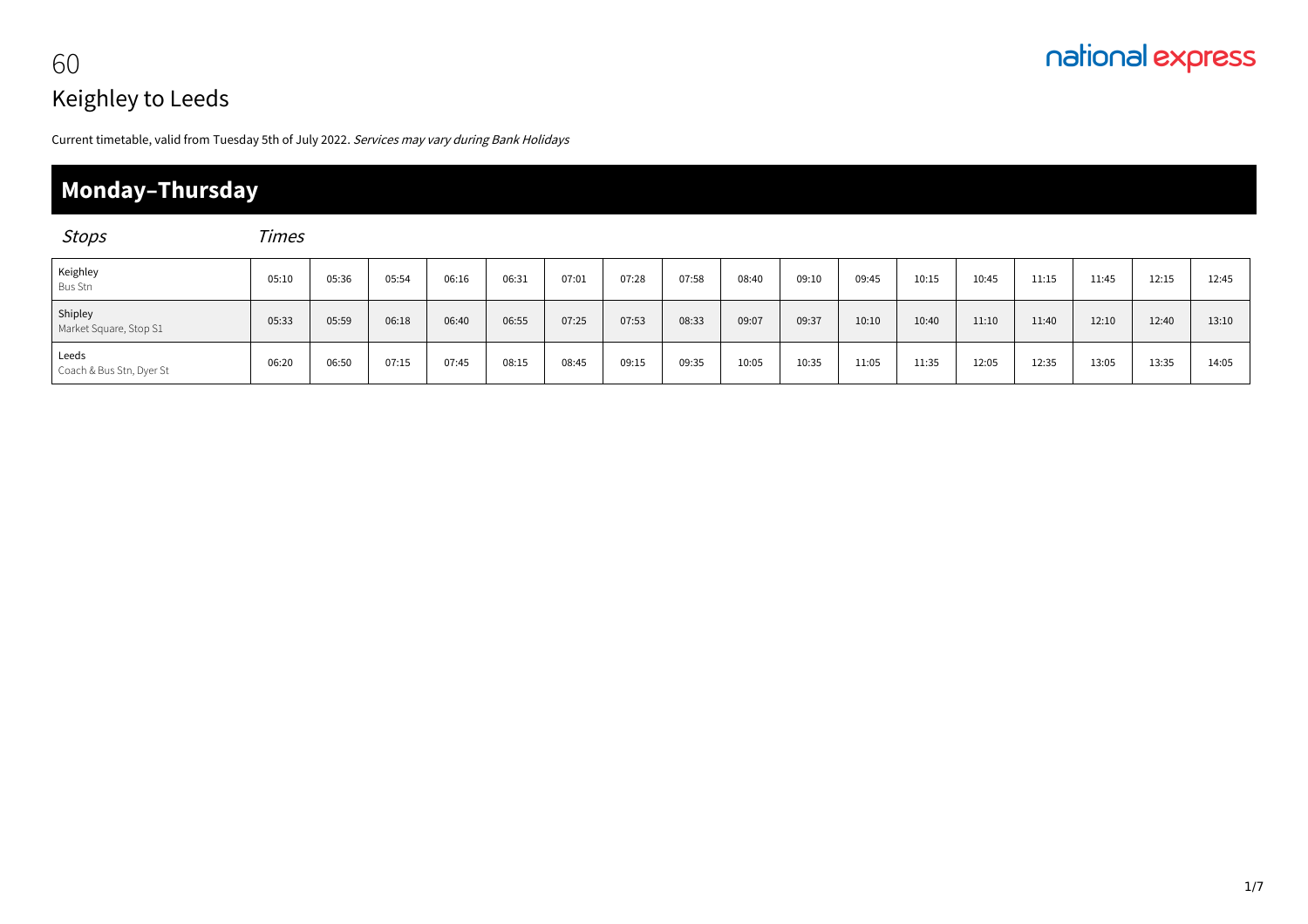| <b>Stops</b>                      | Times |       |       |       |       |       |       |       |       |       |       |       |  |
|-----------------------------------|-------|-------|-------|-------|-------|-------|-------|-------|-------|-------|-------|-------|--|
| Keighley<br><b>Bus Stn</b>        | 13:15 | 13:45 | 14:15 | 14:45 | 15:25 | 16:05 | 16:35 | 17:10 | 18:10 | 19:10 | 20:10 | 21:10 |  |
| Shipley<br>Market Square, Stop S1 | 13:40 | 14:10 | 14:40 | 15:13 | 15:53 | 16:34 | 17:04 | 17:39 | 18:34 | 19:34 | 20:34 | 21:34 |  |
| Leeds<br>Coach & Bus Stn, Dyer St | 14:35 | 15:05 | 15:40 | 16:15 | 16:56 | 17:39 | 18:11 | 18:38 | 19:25 | 20:21 | 21:21 | 22:21 |  |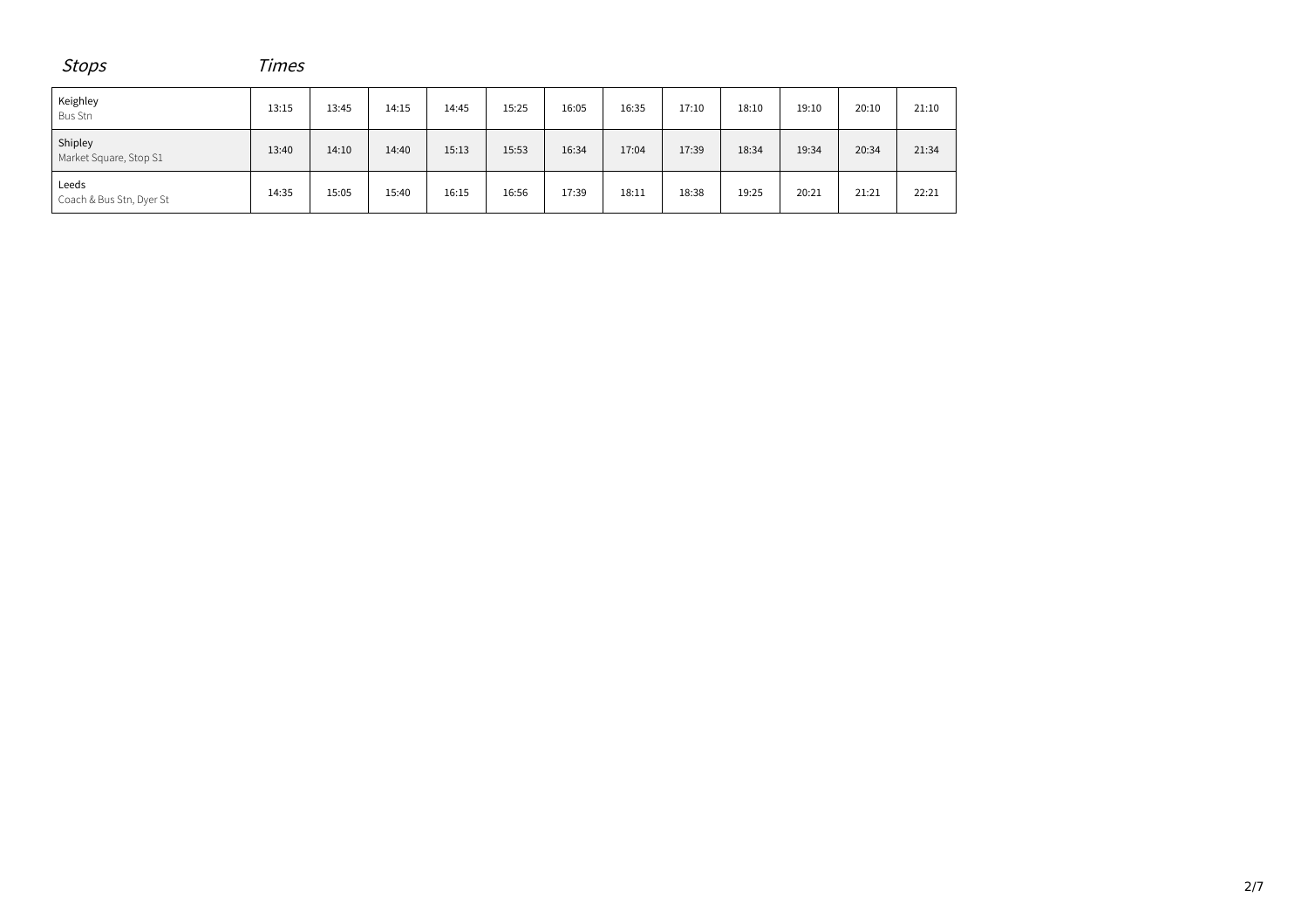### **Friday**

Stops Times

| Keighley<br><b>Bus Stn</b>        | 05:10 | 05:36 | 05:54 | 06:16 | 06:31 | 07:01 | 07:28 | 07:58 | 08:40 | 09:10 | 09:45 | 10:15 | 10:45 | 11:15 | 11:45 | 12:15 | 12:45 |
|-----------------------------------|-------|-------|-------|-------|-------|-------|-------|-------|-------|-------|-------|-------|-------|-------|-------|-------|-------|
| Shipley<br>Market Square, Stop S1 | 05:33 | 05:59 | 06:18 | 06:40 | 06:55 | 07:25 | 07:53 | 08:33 | 09:07 | 09:37 | 10:10 | 10:40 | 11:10 | 11:40 | 12:10 | 12:40 | 13:10 |
| Leeds<br>Coach & Bus Stn, Dyer St | 06:20 | 06:50 | 07:15 | 07:45 | 08:15 | 08:45 | 09:15 | 09:35 | 10:05 | 10:35 | 11:05 | 11:35 | 12:05 | 12:35 | 13:05 | 13:35 | 14:05 |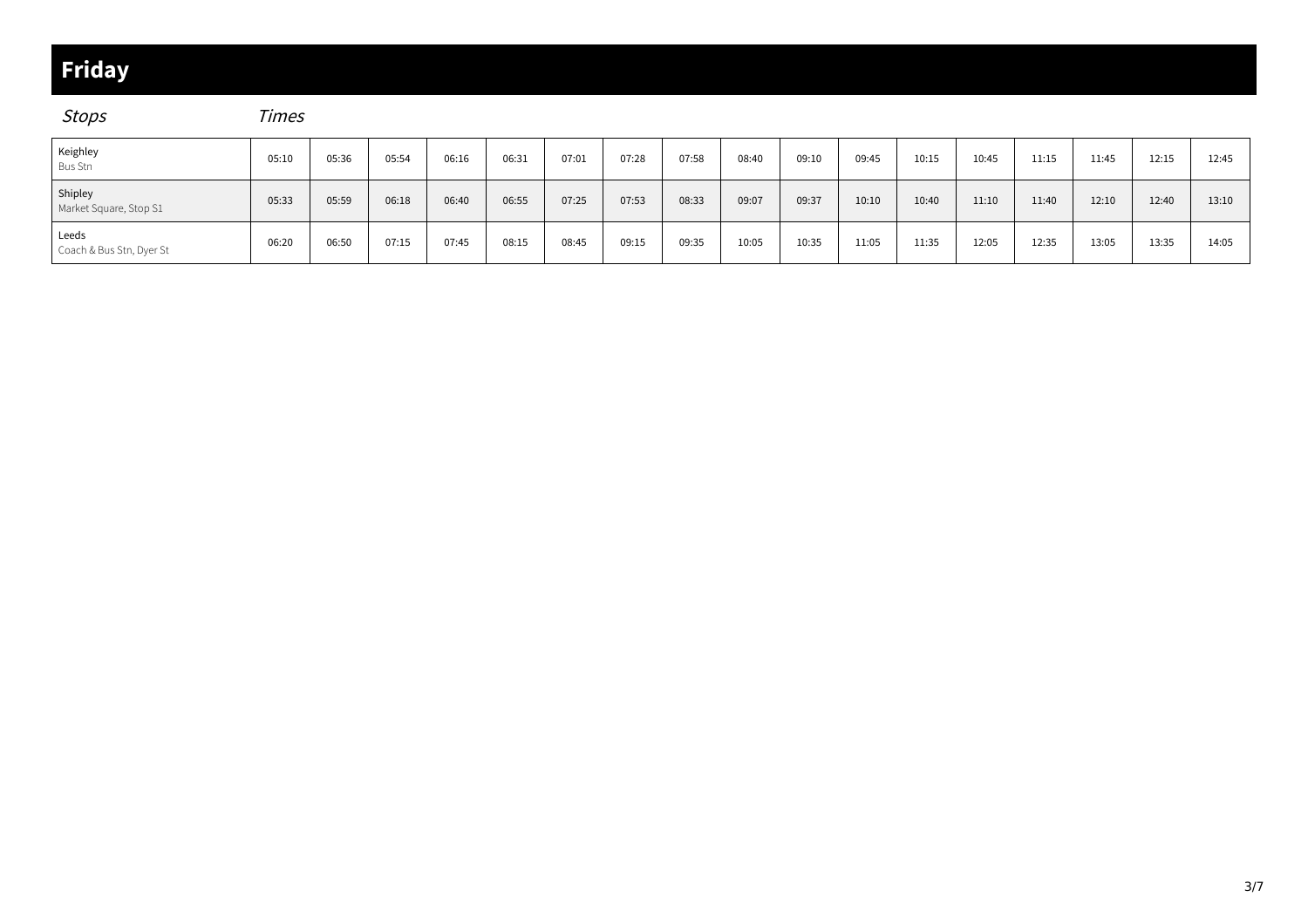| <b>Stops</b>                      | Times |       |       |       |       |       |       |       |       |       |       |       |       |
|-----------------------------------|-------|-------|-------|-------|-------|-------|-------|-------|-------|-------|-------|-------|-------|
| Keighley<br>Bus Stn               | 13:15 | 13:45 | 14:15 | 14:45 | 15:25 | 16:05 | 16:35 | 17:10 | 18:10 | 19:10 | 20:10 | 21:10 | 22:10 |
| Shipley<br>Market Square, Stop S1 | 13:40 | 14:10 | 14:40 | 15:13 | 15:53 | 16:34 | 17:04 | 17:39 | 18:34 | 19:34 | 20:34 | 21:34 | 22:34 |
| Leeds<br>Coach & Bus Stn, Dyer St | 14:35 | 15:05 | 15:40 | 16:15 | 16:56 | 17:39 | 18:11 | 18:38 | 19:25 | 20:21 | 21:21 | 22:21 | 23:21 |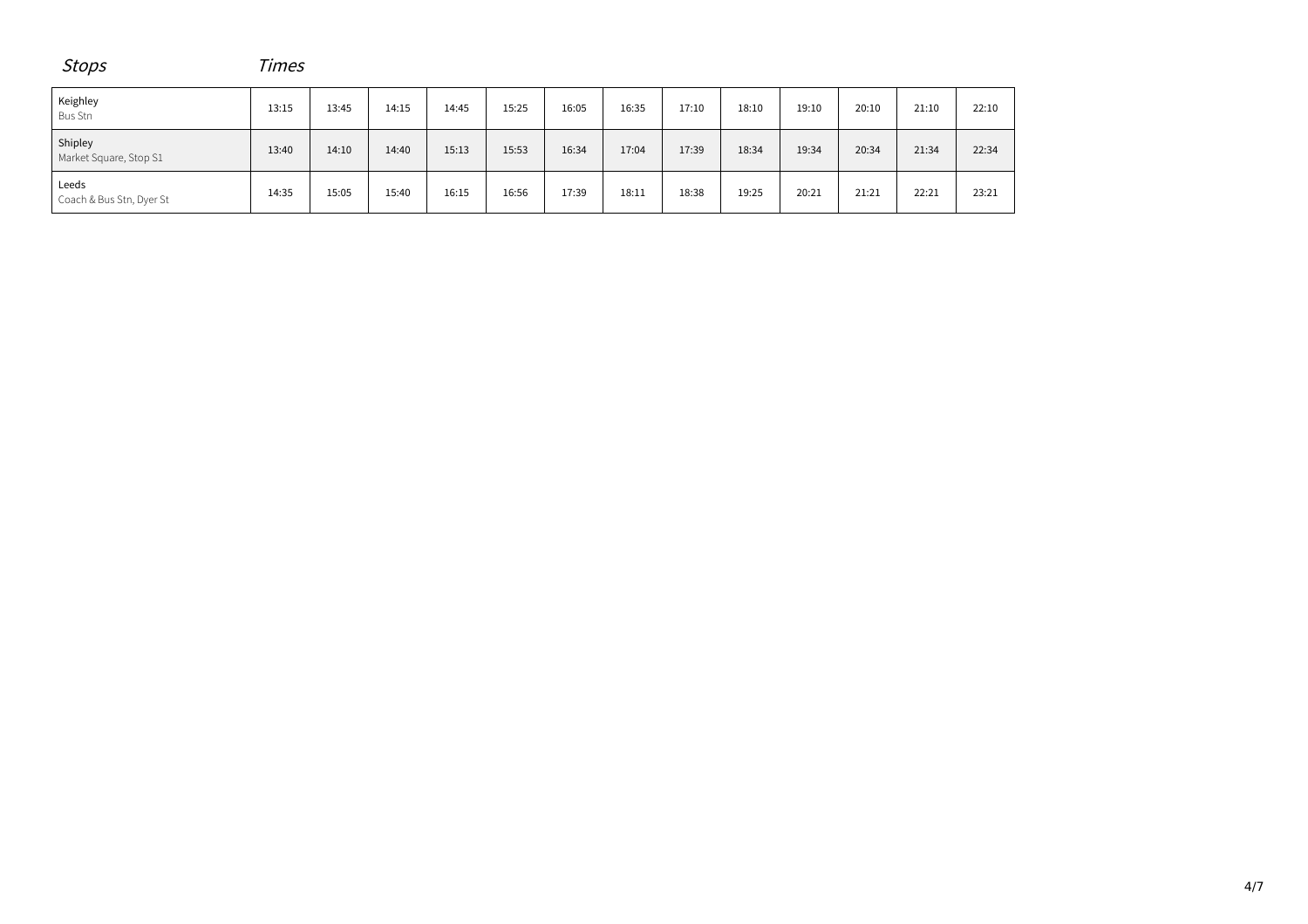### **Saturday**

### Stops Times

| Keighley<br>Bus Stn               | 06:25 | 06:50 | 07:15 | 07:45 | 08:15 | 08:45 | 09:15 | 09:45 | 10:15 | 10:40 | 11:10 | 11:40 | 12:10 | 12:40 | 13:10 | 13:40 | 14:10 |
|-----------------------------------|-------|-------|-------|-------|-------|-------|-------|-------|-------|-------|-------|-------|-------|-------|-------|-------|-------|
| Shipley<br>Market Square, Stop S1 | 06:49 | 07:15 | 07:40 | 08:10 | 08:40 | 09:10 | 09:40 | 10:10 | 10:40 | 11:05 | 11:35 | 12:05 | 12:35 | 13:05 | 13:35 | 14:05 | 14:35 |
| Leeds<br>Coach & Bus Stn, Dyer St | 07:36 | 08:06 | 08:35 | 09:05 | 09:35 | 10:05 | 10:35 | 11:05 | 11:35 | 12:05 | 12:35 | 13:05 | 13:35 | 14:05 | 14:35 | 15:05 | 15:35 |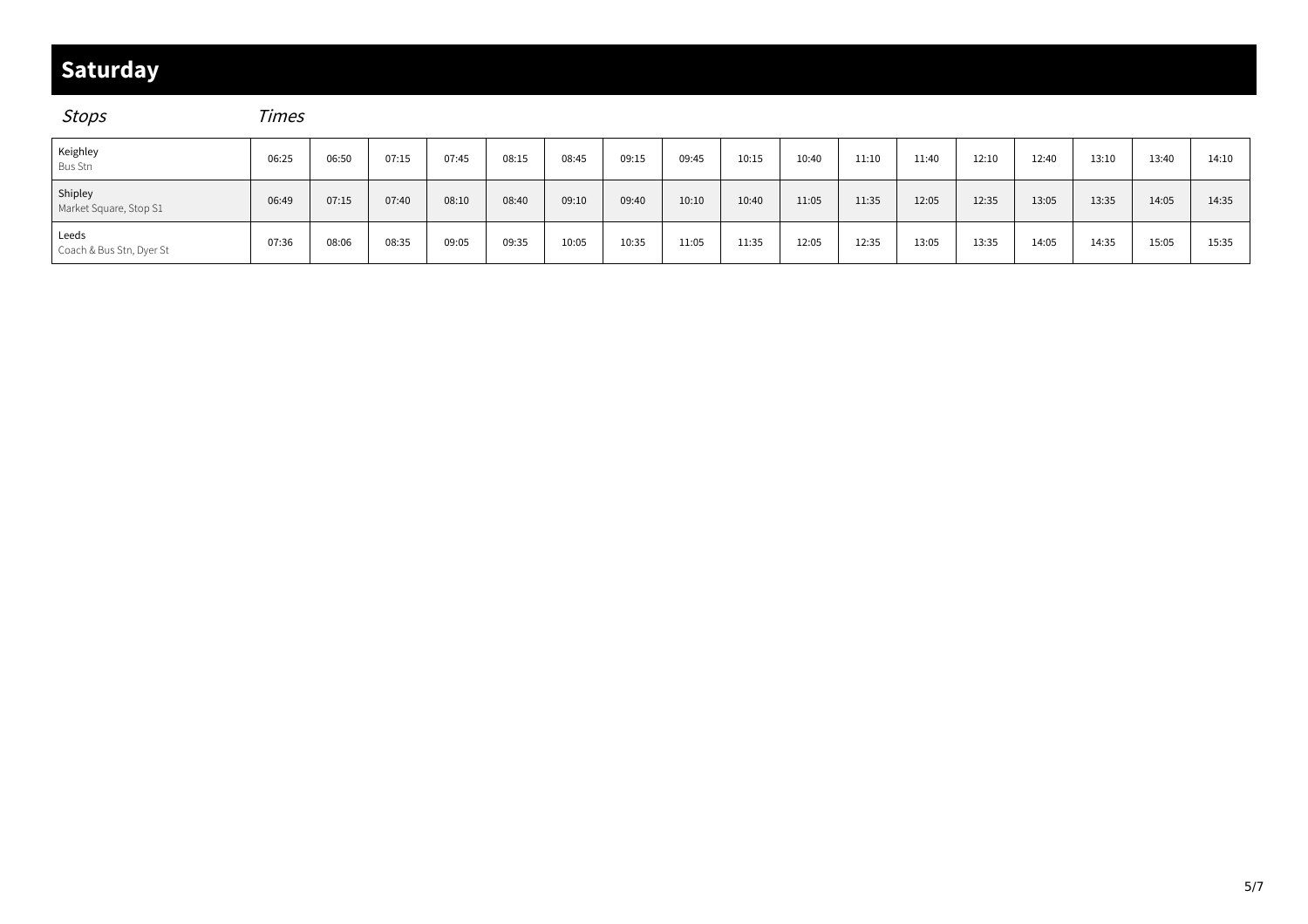| <b>Stops</b>                      | Times |       |       |       |       |       |       |       |       |       |       |  |  |  |
|-----------------------------------|-------|-------|-------|-------|-------|-------|-------|-------|-------|-------|-------|--|--|--|
| Keighley<br>Bus Stn               | 14:40 | 15:15 | 15:45 | 16:15 | 16:45 | 17:15 | 18:10 | 19:10 | 20:10 | 21:10 | 22:10 |  |  |  |
| Shipley<br>Market Square, Stop S1 | 15:05 | 15:40 | 16:10 | 16:40 | 17:10 | 17:40 | 18:34 | 19:34 | 20:34 | 21:34 | 22:34 |  |  |  |
| Leeds<br>Coach & Bus Stn, Dyer St | 16:05 | 16:35 | 17:05 | 17:35 | 18:05 | 18:35 | 19:25 | 20:21 | 21:21 | 22:21 | 23:21 |  |  |  |